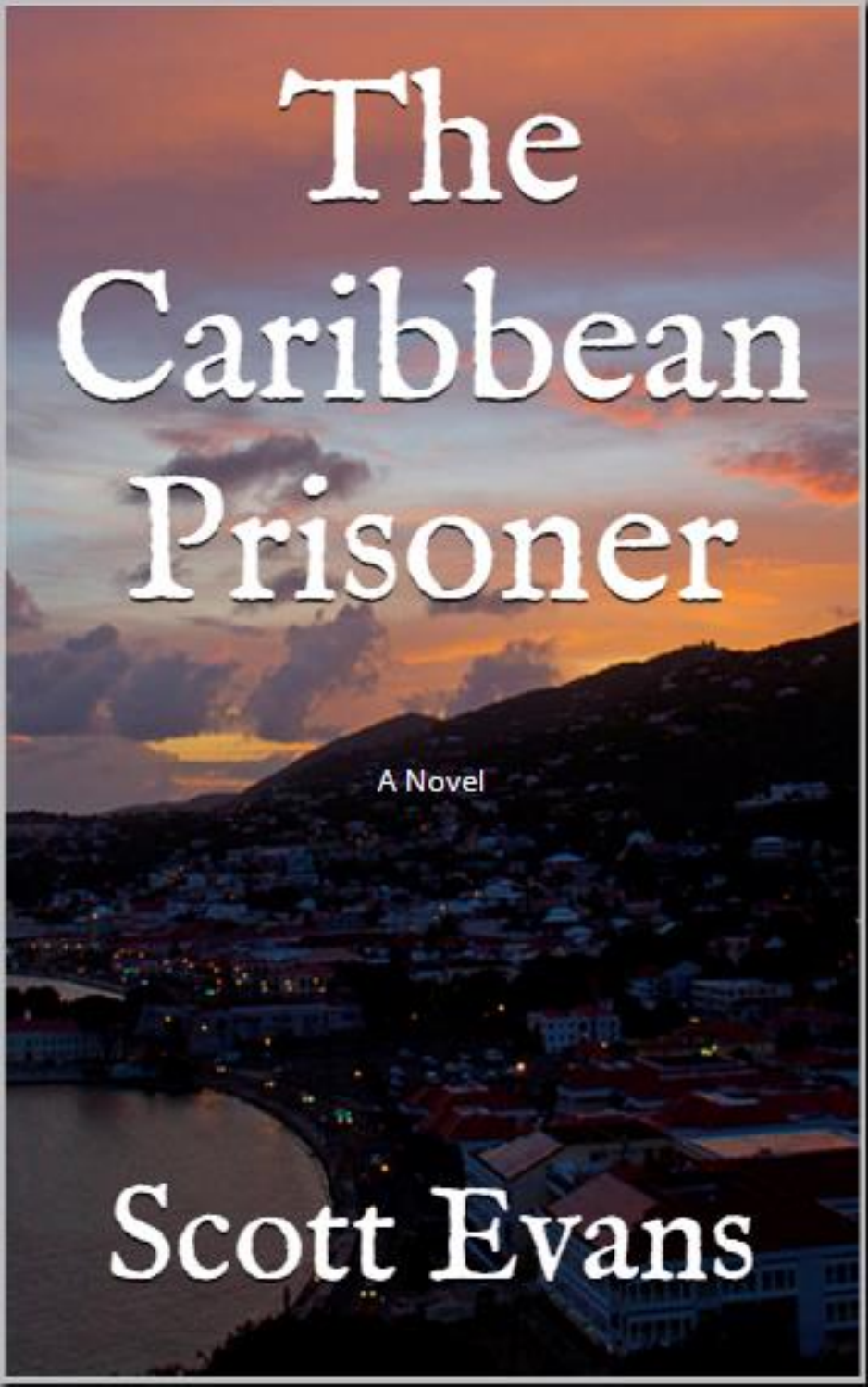### The Caribbean Prisoner A novel

Scott Evans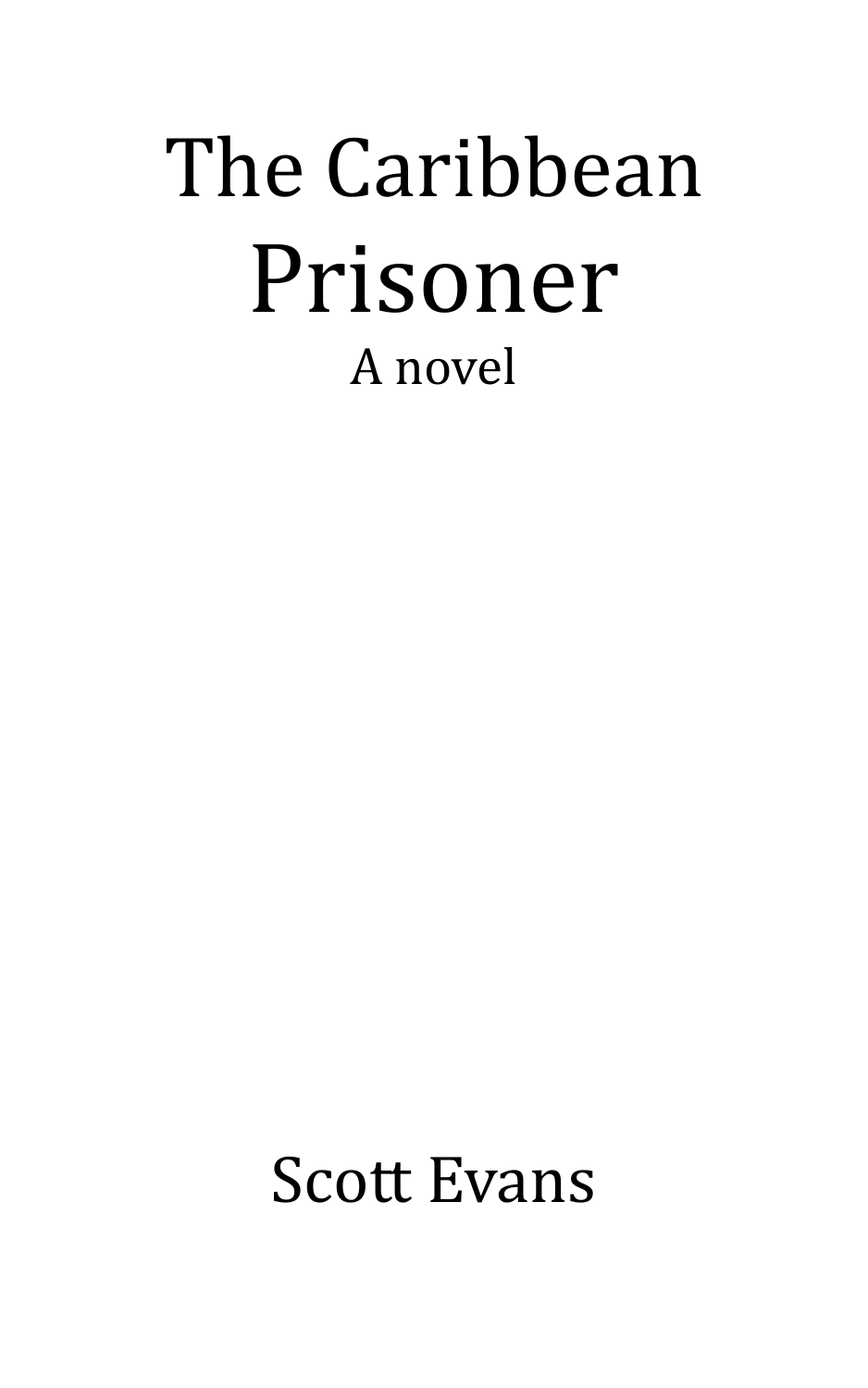Copyright 2016, Scott Evans Cover Design: Clayborn Press, LLC Cover Image Credit: David B. King, Copyright David B. King, 2012 Edited by: J. S. Jones Published by Clayborn Press, Phoenix, AZ IBSN: 978-1549703713

The following work is Copyright 2016, Scott Evans. All rights reserved. No part of this book may be reproduced or transmitted in any form, or by any means, electronic or mechanical, including but not limited to photocopying, recording, or any information storage and retrieval system, without prior written consent from the Publisher. For information please contact Clayborn Press: ClaybornPress@gmail.com

This work is available for purchase through authorized retailers. If you have purchased a copy of this work from a retailer that you suspect of piracy please report it to the publisher. If you knowingly own a pirated copy of this work the publisher retains the right to exercise legal action.

This is a work of fiction. Names, characters, businesses, places, events and incidents are either the products of the author's imagination or used in a fictitious manner. Any resemblance to actual persons, living or dead, or actual events is purely coincidental.

Printed in the United States of America. 10 9 8 7 6 5 4 3 2 1

This Edition published in April, 2017 by Clayborn Press, LLC Printed under authorization, all rights reserved.

**This sample is printed under permission of the publisher as an incomplete excerpt for marketing and evaluation purposes.**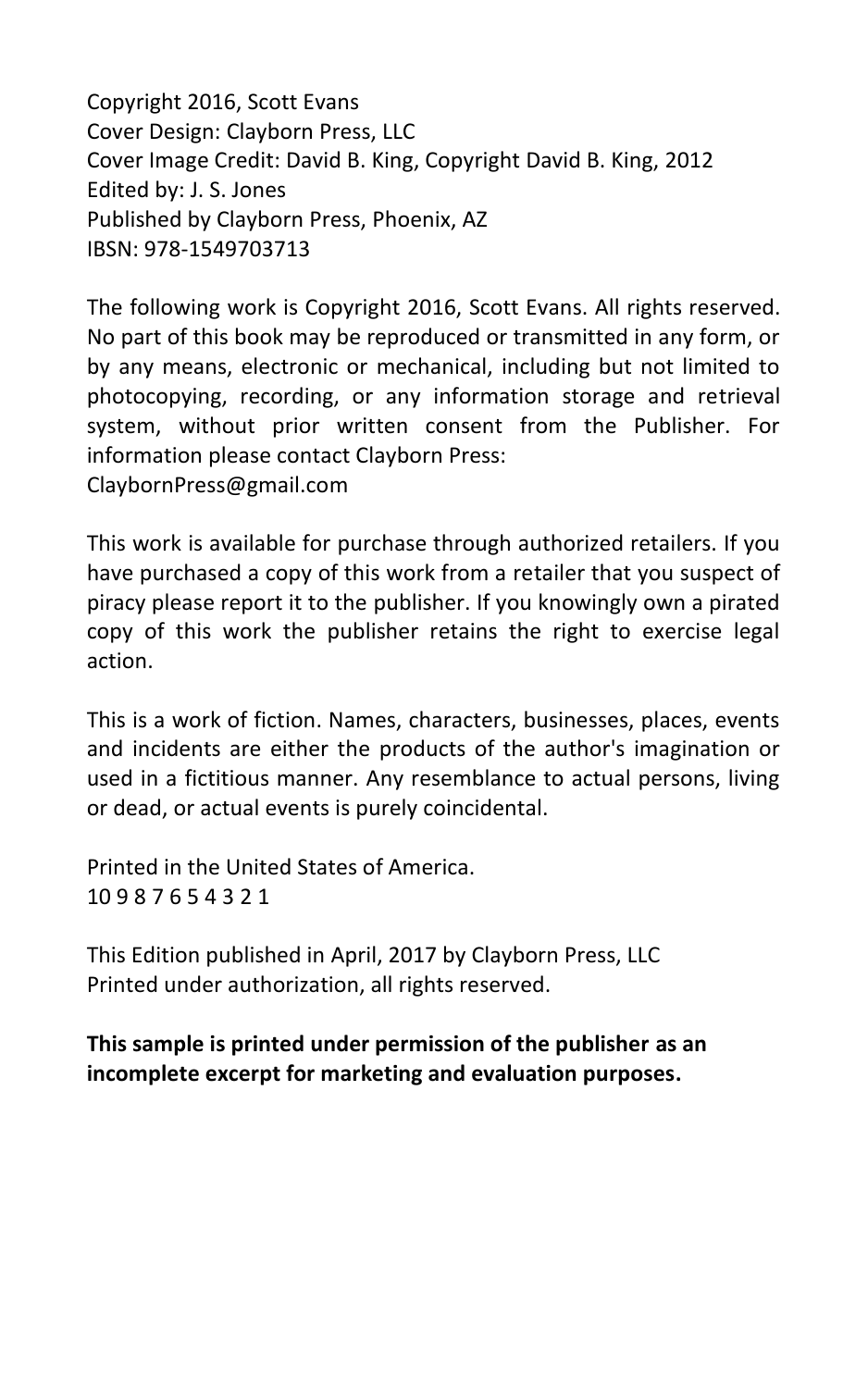#### **Chapter 1**

fter my father's sudden death, I felt so lost and alone that I took a leave of absence from San Francisco State. Just as my dad and brother and I had done ten years earlier when my mother had died after a long battle with ovarian cancer I decided to travel. I picked an island in the Caribbean, based on a poster I'd seen in a travel agent's office. But, despite its promising name, St. Thomas eventually proved more hellish than I could have imagined. I learned even more about despair. And guilt. A

And the redemptive power of vengeance.

On the day of my arrival, when I stepped over the doormat of the Midtown Hotel in the center of Charlotte Amalie, I walked through a dim hall into a small courtyard and felt at peace. Lush, tall, broad-leaf plants grew in the center, surrounded by stairways and landings with black iron railings. Sunlight burned high on the pink walls, casting deep cool shadows where green ferns flourished. It seemed at first the perfect serene setting where I could try to quell the anguish I felt.

A single room on the ground floor next to the office was available, so I took it. The door was a wooden frame holding a series of frosted glass panels. The room was clean but small. Over the bed was a transom of thin metal slats that allowed little light. Above the window, an airconditioner protruded from the wall. I turned it on, and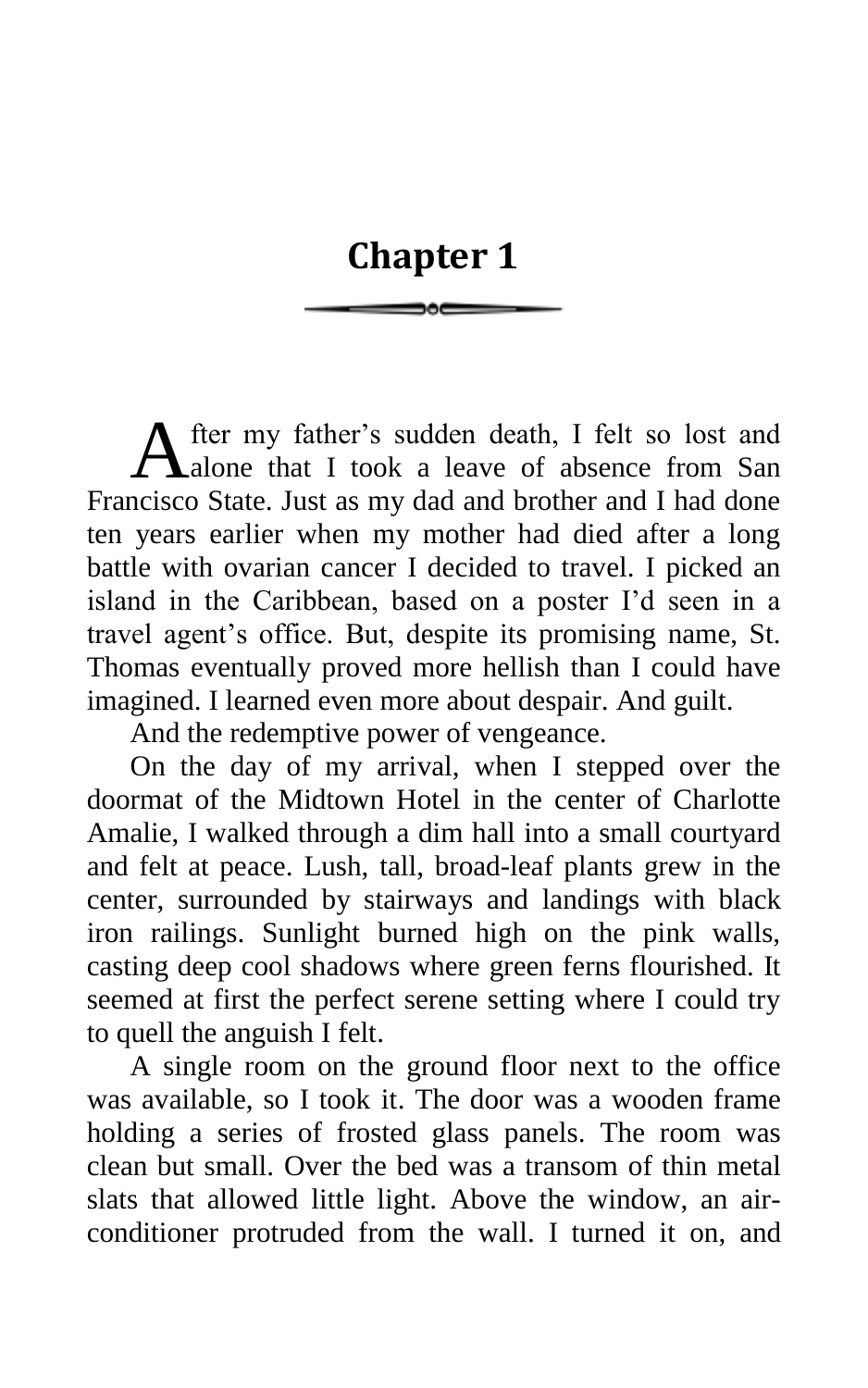though the air was a little stale, the room cooled quickly. The double bed was firm and neatly made, the small bathroom, smelling of bleach, was clean with white tiles on the floor and halfway up the walls.

It was late afternoon. I was hungry and anxious to explore. On the street, reggae music and the beat of steel drums - sounding so upbeat and joyful - drew my attention to the town. I strolled past a dimly lit bar filled with laughter from people whose faces I couldn't see. The smells of rum and cigarette smoke assaulted my nose. A patch of the bay's blue water was visible between the buildings, so I made my way across Main Street where cars crawled at a snail's pace. Natives and tourists alike crowded a park that gave off pleasing aroma of pork cooking on barbeques.

Politely waving off occasional invitations from people to join them, I walked under the shade of palm trees to the waterfront, checking the street map from time to time. Beyond the busy Waterfront Road was St. Thomas Harbor. To my left was a large stone building painted a deep crimson that looked like a prison. A sign in front said the grotesque blood-red castle-like structure was the St. Thomas Police Station, but the map referred to it as "The Fort". Something about it gave a chill.

I turned from the waterfront and trudged up a steep stairway. Trees with low branches created welcome shade. Halfway up the steps, I saw a tidy white building, surrounded by a low, whitewashed rock wall. A sign with carved letters over and under a portrait of a schooner read, GALLEON HOUSE - FOOD AND DRINKS - LUNCHES AND DINNERS. Through an archway, a sidewalk wound between overgrown vegetation, and disappeared behind the trunks of old palm trees. Within the walls, I smelled rich soil and the various flowers, like jasmine and wisteria, which clung to trellises. These fragrances reminded me of my mother's flower garden and took me back to moments I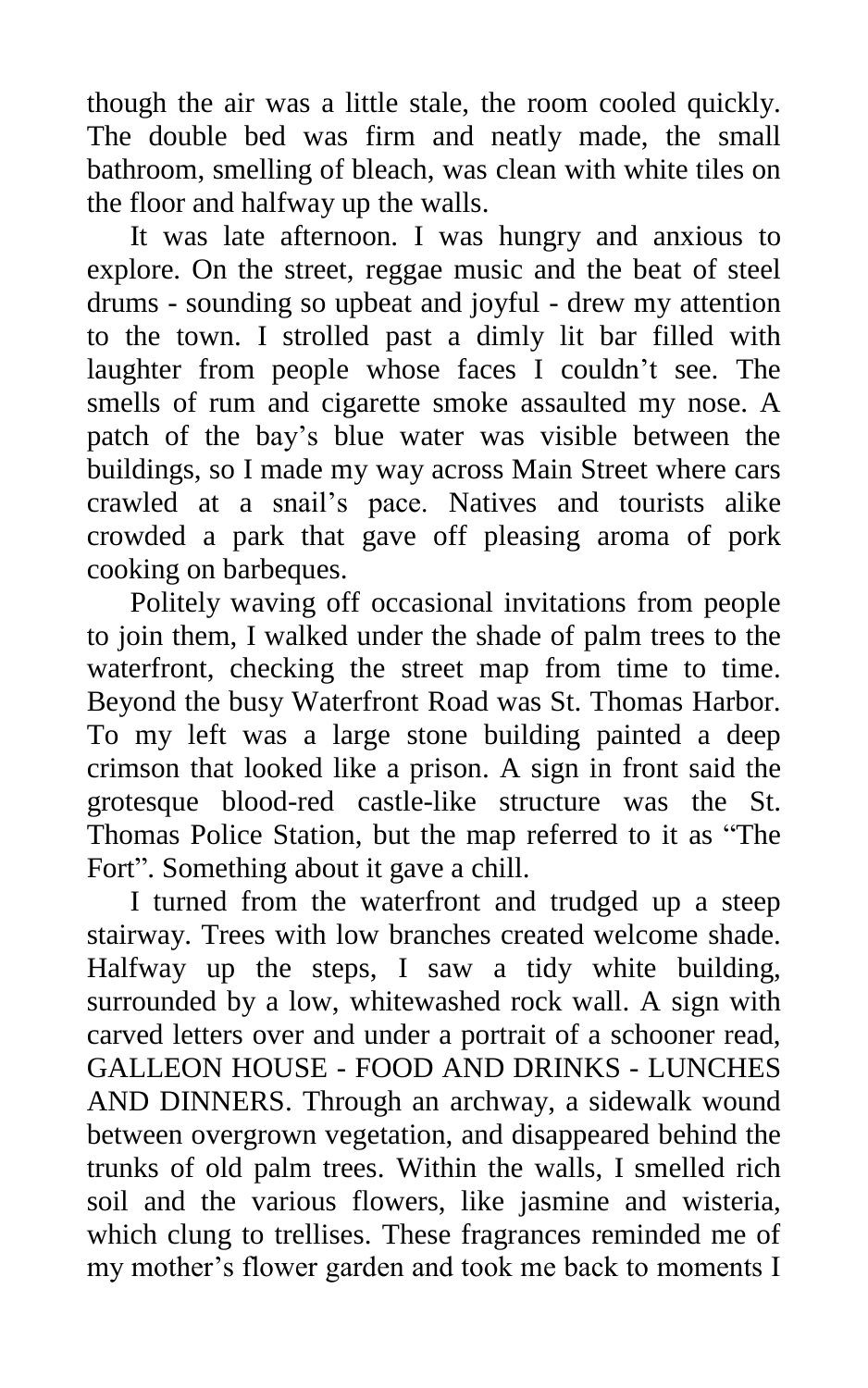had spent with her when I was younger. A green lizard scurried up the cracked wall and disappeared. A small, cream-colored butterfly floated in front of my face, then fluttered into the shadows before turning back and zigzagging through pockets of sunlight.

The stairway led to a spacious terrace opening on three sides to a view of St. Thomas Bay. The deep harbor lay below me like a sheet of pure turquoise. Yachts mirrored themselves in the water. The narrow streets of Charlotte Amalie, the steep green hillsides dappled with colorful houses, the iridescent vegetation, and the red-tiled roofs made me think of paintings by Paul Gauguin. My mother had loved art and often had me sit on her lap as she browsed through massive books filled with beautiful photos of paintings. The ones by Gauguin had been among her favorites.

"Can I help you?" A blonde man in a half-unbuttoned white shirt stood in the shadows behind the long bar.

"Fantastic view," I said.

"First time here?"

Nodding, I stepped closer, pulled a barstool out, and ordered a scotch and soda.

"Scotch? Folks come here to drink rum."

"Got sick on rum once. Doesn't have much appeal anymore."

He nodded knowingly while mixing my drink. "What's your name?"

"Randall Wake. Yours?"

He handed me the glass. "Mike."

We shook hands. Once my eyes adjusted to the dimness, I noticed the deep, rich wood of the bar top, like the deck of an expensive yacht. "Beautiful bar."

He nodded. "It's teak."

I slid my hand along the smooth surface, then scanned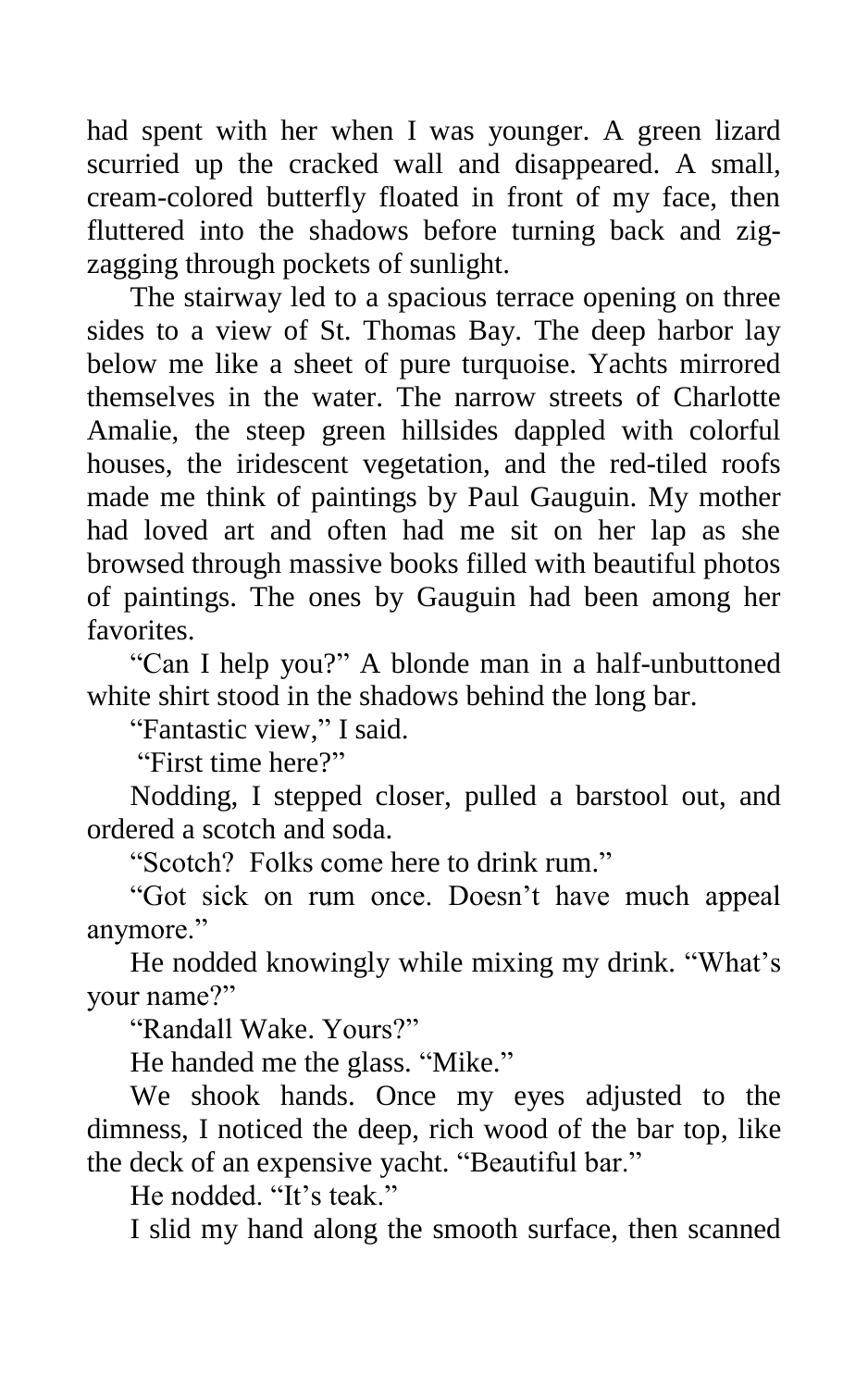the room. Two dozen tables with bamboo legs were spaced evenly throughout the terrace, four sturdy bamboo chairs at each. Silverware and folded white napkins adorned each table. It looked like the kind of place my parents might have visited when they were alive.

"Where is everybody? Seems like the rest of the town is buzzing."

"Most folks come later, for dinner and dancing."

Sparkling glasses stacked behind the bartender and shelves of liquor bottles, their greens and ambers and browns added to the beauty of the island. It was as if I had begun noticing colors again after a long spell of colorblindness. I smelled the chilled scotch in my drink, the coldness rising to my nostrils, and took another sip.

"Have you lived here long?" I asked.

"Almost ten years. Came down from Houston for a short vacation, after losing my job, and this place needed a bartender." Mike wiped glasses with a white bar towel as he spoke, stacking each one as he finished. "I'd done a little bartending to pay my way through college, so…"

"What do you do for fun? Go to a different bar and drink?"

"Not much of a drinker. Do a little scuba diving, sometimes with a few of the tourists. You dive?"

"Done a lot of free diving, mostly for abalone. But I've done some scuba diving off the coast of Santa Barbara and Catalina Island. Up around Fort Bragg and Mendocino, too, in northern California"

A few months after my mother's death, Dad had taken Richard and me to camp at Mendocino, where we went free-diving for abalone. I smiled, recalling Dad cutting the foot out of the shell, then pounding it on a tree stump to tenderize it. He sautéed it over a camp fire in a pan that sizzled with olive oil and white wine. I could almost taste the tender abalone meat melt in my mouth.

"I went diving in the Pacific one time, north of San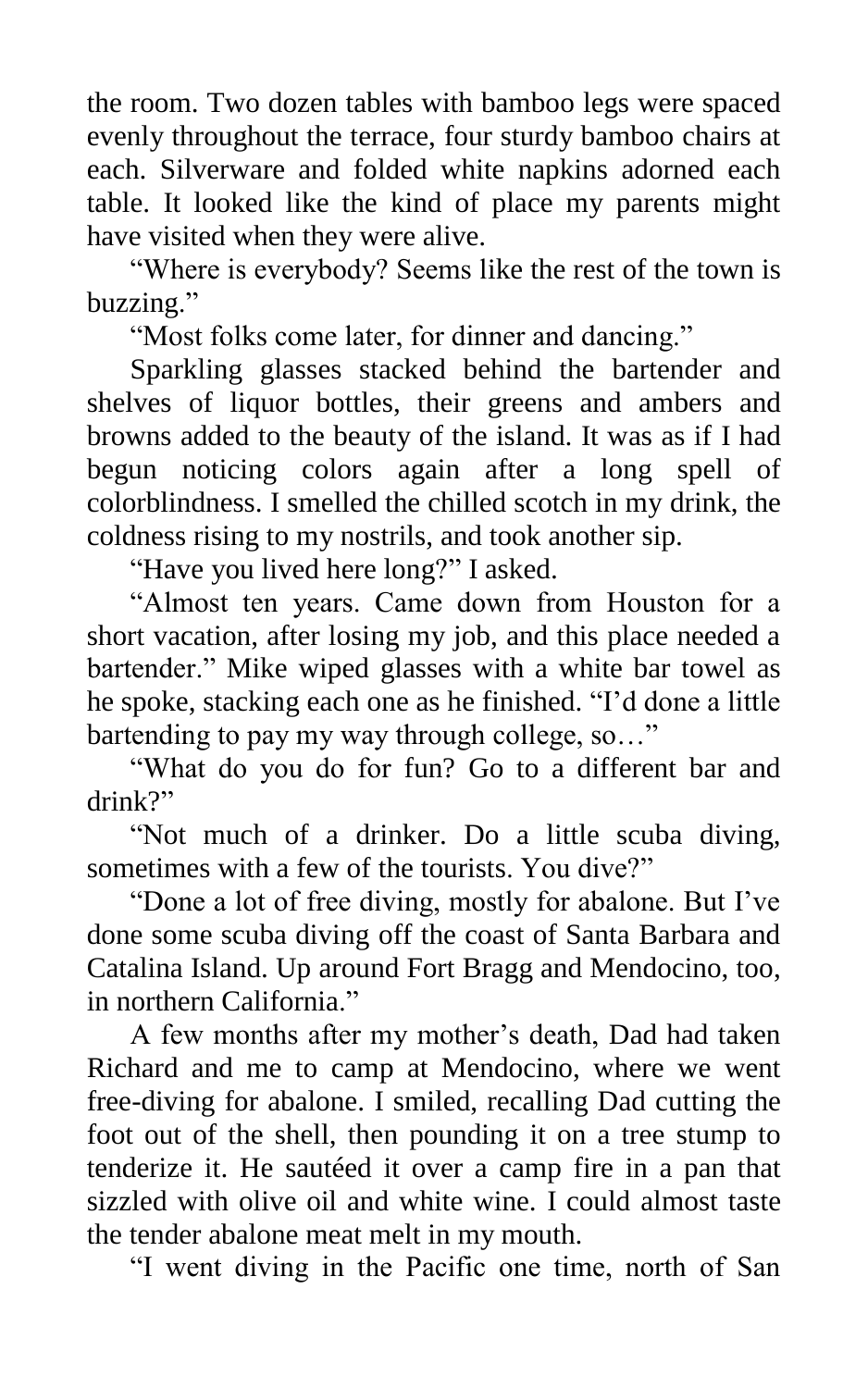Francisco. The water was cloudy and cold. Didn't care for it. Have you been in the water here?"

I shook my head.

"Water's warm and clear. Visibility can be a hundred feet, even on a bad day." He stepped to the cash register, pulled a brochure from a rack, and handed it to me. "There's a catamaran cruise each day that takes folks over to St. John for scuba diving and snorkeling. They supply all the equipment."

I flipped through the brochure.

"You'll notice, no one in those pictures is wearing a wetsuit. Don't need one."

One of the inside photos showed a young, well-built guy swimming under water with an even younger, bountiful woman in the tightest, skimpiest bikini I'd ever seen.

"Can you guarantee I'll meet her if I go?"

He laughed. "They also provide lunch."

I glanced again at the brochure. "Looks like fun."

Two older couples dressed in slacks and bright, colorful shirts and blouses came up the steps and called "Hello" to Mike before taking a table by the railing. Mike ducked under an opening in the bar and went to their table. Once he got back, he went to work making their drinks as I watched, sipped my drink and thumbed through the brochure.

The restaurant filled with people, mostly couples in their sixties, and Mike got busy. I sat alone at the bar, but the good scotch had its effect. I felt a sense of belonging. Drink in hand, I strolled around the cheerful and chatty people to the banister and looked down. The town had become a kind of carnival, filled with music, laughter, and colorful lights.

Maybe it was just the liquor and my newfound freedom, but I felt more alive than I had in months. I'd been numb